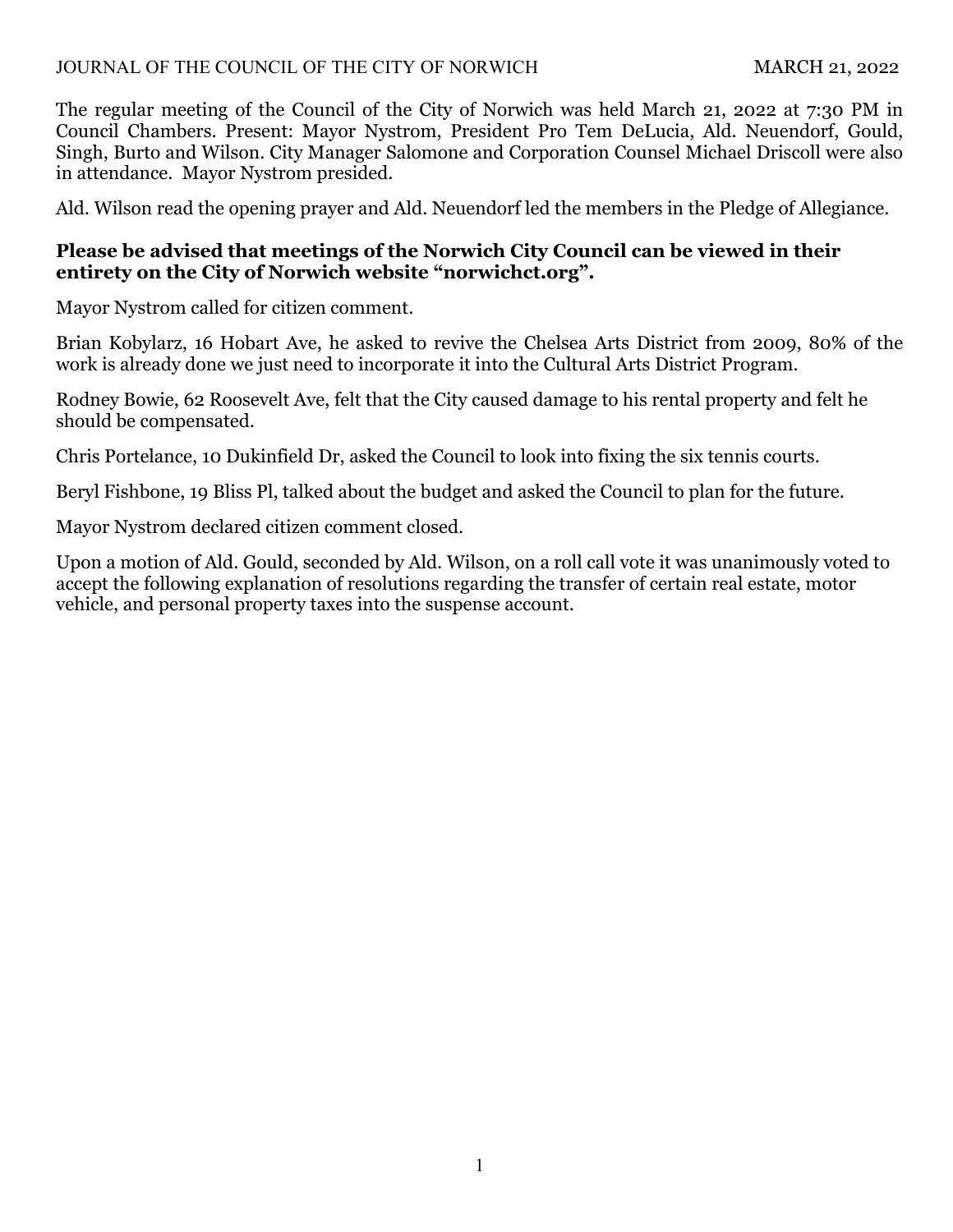

JOSHUA A. POTHIER, C.P.A. **COMPTROLLER** Phone: (860) 823-3720 Fax: (860) 823-3812

100 Broadway Room 105 Norwich, CT 06360-4431 www.norwichct.org/finance jpothier@cityofnorwich.org

March 16, 2022

To: Mayor Peter A. Nystrom and Members of the Norwich City Council through City Manager John Salomone

# Explanation of resolutions regarding the transfer of certain real estate, motor vehicle, and personal property taxes into the suspense account

There are two proposed resolutions for your consideration for the next City Council meeting agenda regarding the transfer of certain property taxes into the "suspense account." I've prepared a brief explanation of these two resolutions below.

#### **Real Estate**

Pursuant to Connecticut General Statutes §12-165, the Tax Collector must research each real estate tax account which she deems as not being collectible prior to presenting them to the City Council. There are different reasons for her to request that the tax account be transferred to the suspense tax book, including: mobile home abandoned and owner deceased or cannot be located, mobile home was removed without consent, property is contaminated, title issues, etc.

The properties presented in the resolution for your consideration at the March 21, 2022 meeting are ones that the City of Norwich does NOT wish to acquire, either by tax sale or foreclosure and to date all attempts to collect the taxes have been unsuccessful.

#### **Motor Vehicle and Personal Property**

CGS § 12-165 states the Tax Collector at least once each fiscal year shall transfer into the suspense account any personal property and motor vehicle taxes which are deemed uncollectible. The resolution

on the March 21, 2022 agenda is to transfer the uncollected motor vehicle and personal property taxes from the October 2018 grand list into suspense.

#### **In Summary**

To consider these accounts as assets when it is believed that they will never be recouped does not help the City get an accurate picture of its finances. However, it is important to remember that while these property taxes are not *deemed* collectible, they are collectible and payment of the taxes would be accepted until the 15 year collection period is over.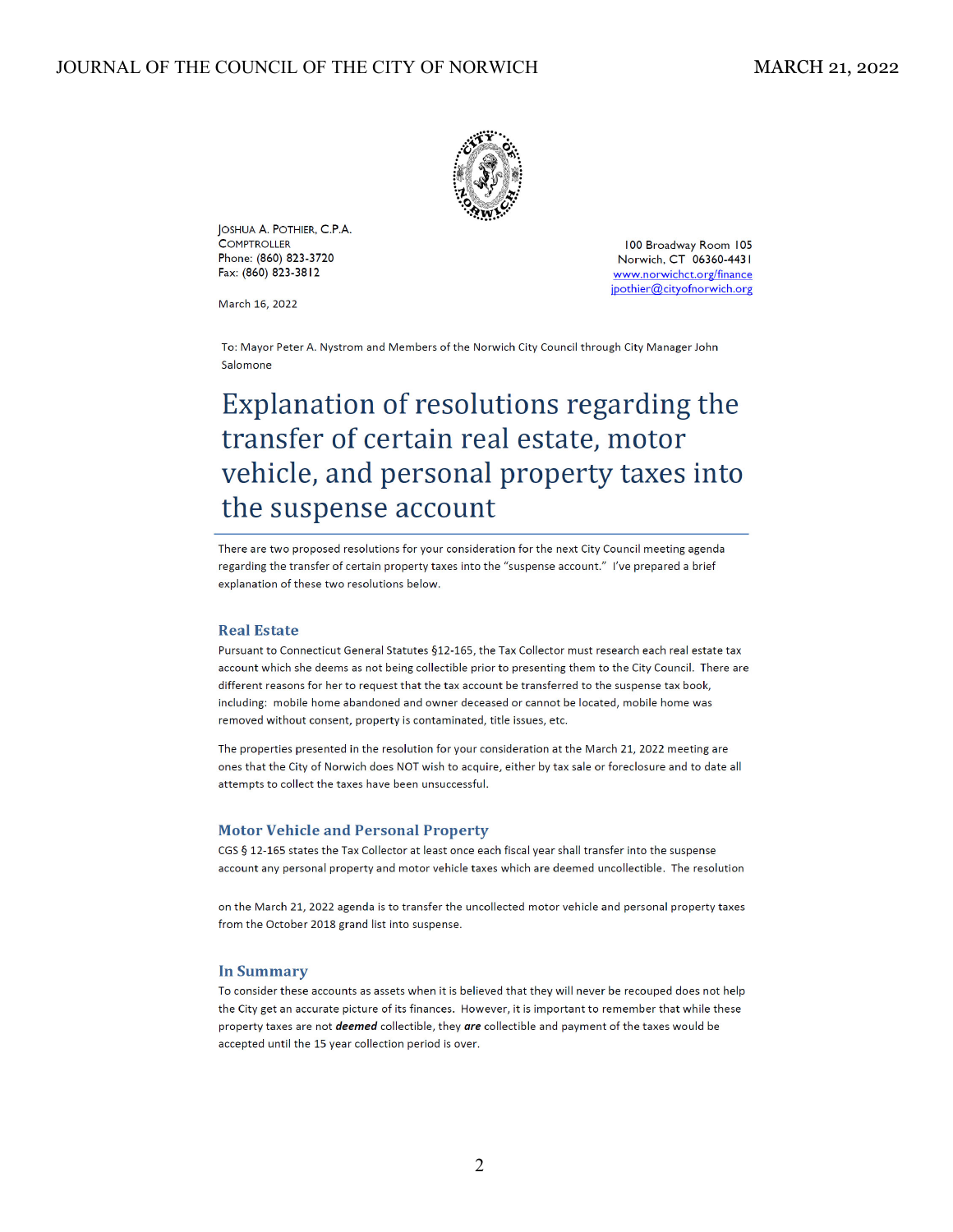An oral report from Paul Decelles, Facilitator of Decision Point LLC, regarding the City Manager goal setting meeting [\(Strategic Planning Meeting - Full report\)](https://www.norwichct.org/Archive.aspx?ADID=1167).

### **CITY MANAGERS REPORT**

**To:** Mayor Nystrom and members of the City Council **From:**  John Salomone, City Manager **Subject:** City Manager's Report **Date:** March 21, 2022

Meetings attended were with State representatives and legislators, Southeastern Council of Governments (SCCOG), Connecticut Interlocal Risk Management Agency (CIRMA), Region 4 Emergency Support Plan, NPU‐ City Coordination meeting, Parking Commission, and meeting with the Fire Chiefs.

Through March 18<sup>th</sup>, Norwich Public Works, has responded to 16 winter weather events this season. While many of these events did not produce significant amounts of snow, they did require treatment of the roads. Many of the storms occurred on weekends and nights, requiring a fairly significant amount of overtime. NPW also plowed and treated the Dodd Stadium lot for the COVID testing. They have used nearly 1800 tons of salt to date, for a material cost of \$75,000. On Friday March 11<sup>th</sup>, NPW assisted with a Community Clean-up which Jason Bakoulis of NFA had organized, as in in‐service afternoon for teachers and staff. NPW provided gloves and bags, and then collected the trash bags in the downtown area, and along the Heritage trail.

The City of Norwich Departments of Community Development, Planning & Neighborhood Services, and Human Services, in collaboration with the Norwich Housing Authority, have been working toward the development of an Affordable Housing Plan which is due to the State of Connecticut by June 1, 2022. Input is requested from residents, property owners, and other stakeholders at a community meeting that will be held on Wednesday, April 6<sup>th at</sup> 6:00 pm at City Hall, room 319 or via Zoom. Details are available on the City's website at www.norwichct.org.

The Recreation Spring Session has begun with over 40 classes including youth yoga, safe sitter babysitting and an April vacation camp. Scholarships are available for all classes and programs. Please contact the Recreation Department for more information.

The 2022 Neighborhood Assistance Act Program Proposal applications are available through the State of Connecticut Department of Revenue Services and the City website. The City Manager's Office will be accepting applications until June  $1^{st}$ , 2022 with a public hearing scheduled for June 20<sup>th</sup> to ensure the applications can be submitted to the state before the July  $1<sup>st</sup>$  deadline.

Thank you to the employees that donated to the 2022 United Way Campaign and to Deanna Rhodes, Director of Planning and Neighborhood Services, for her assistance with this year's campaign.

## **Please be advised that meetings of the Norwich City Council can be viewed in their entirety on the City of Norwich website "norwichct.org".**

Mayor Nystrom called for citizen comment on resolutions.

Brian Kobylarz, 16 Hobart Ave, stated he was impressed to see the amount of candidates for the various boards and committees and spoke in favor of Resolution #14.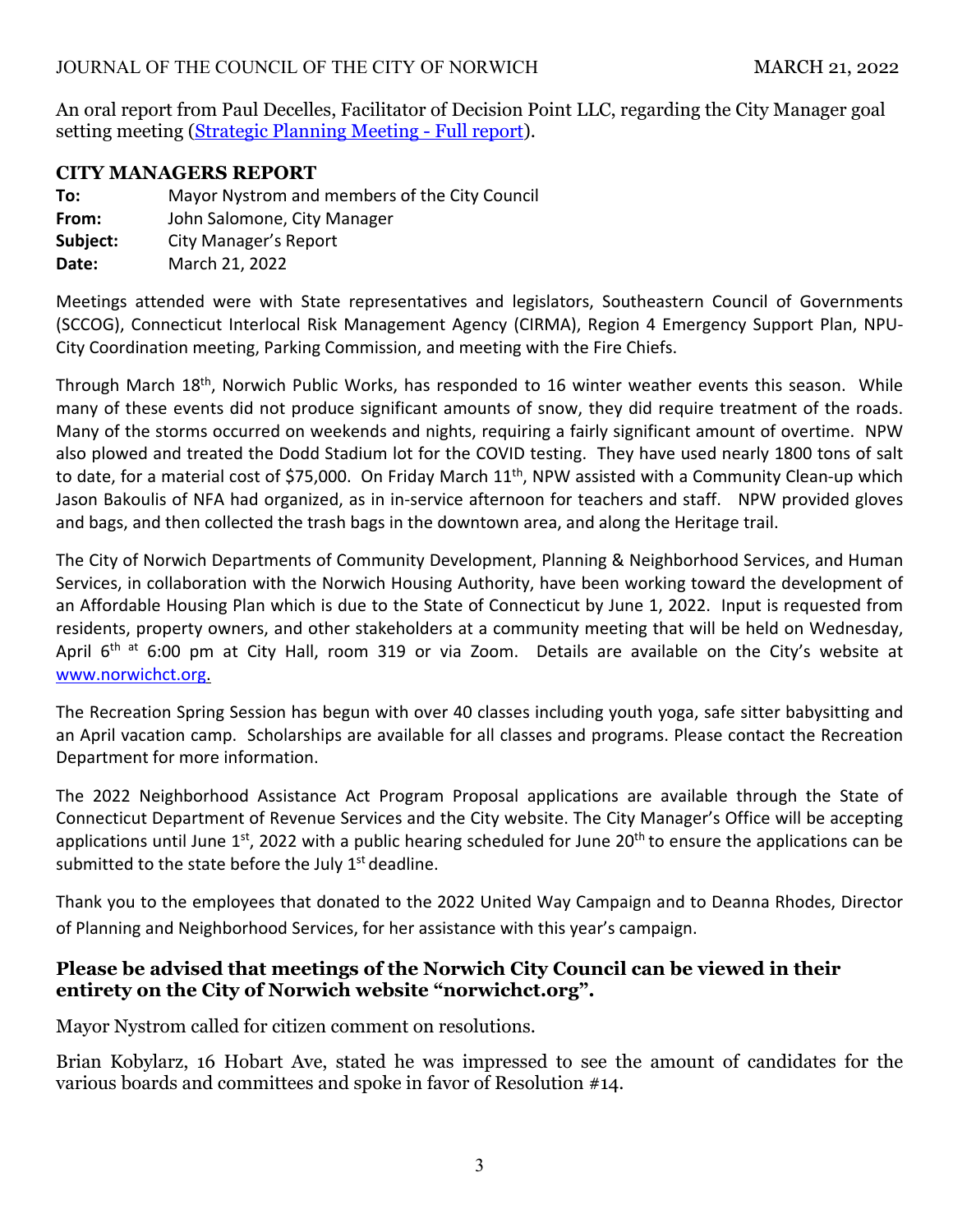Bob Staley, 18 Montgomery Ln, Chairman of Norwich Public Utilities Commissioners (Sewer Authority) asked the Council to support the candidate for Resolution #2.

Deanna Rhodes, Director of Planning and Neighborhood Services, asked for support from the Council on resolution #15.

Mayor Nystrom declared citizen comment closed.

Upon a motion of Ald. Gould, seconded by Ald. Burto, on a roll call vote it was unanimously voted to adopt the following resolution introduced by City Manager Salomone.

**WHEREAS,** the City Manager John L. Salomone has appointed with Councils approval as a regular member to the Zoning Board of Appeals for a term to expire on 2/28/24 or until a successor is appointed;

> David S. Martin (R) Robert Phoenix (D) Dorothy Travers (D)

**WHEREAS,** the City Manager John L. Salomone has appointed with Councils approval as an alternate member to the Zoning Board of Appeals for a term to expire on 2/28/24 or until a successor is appointed;

Gregory Schlough (D)

**NOW, THEREFORE, BE IT RESOLVED** that the Council of the City of Norwich hereby acknowledges the appointments of the above named to the Zoning Board of Appeals.

Upon a motion of Ald. Wilson, seconded by Ald. Gould, on a roll call vote it was unanimously voted to adopt the following resolution introduced by Ald. Gould, Burto and Wilson.

**BE IT RESOLVED** that the below named be re-appointed as a member to the Board of Public Utilities Commissioners and the Sewer Authority for a term to expire on March 01, 2027 or until a successor is appointed;

Stewart Peil (R)

Upon a motion of Ald. Wilson, seconded by Ald. Gould, on a roll call vote it was unanimously voted to adopt the following resolution introduced by Ald. Gould, Burto and Wilson.

**BE IT RESOLVED** that the below named be appointed as regular member to the Building Code Board of Appeals with a term to expire on January 7, 2024 or until a successor is appointed:

John Andrews (R)

Upon a motion of Ald. Gould, seconded by Ald. Burto, on a roll call vote it was unanimously voted to adopt the following resolution introduced by Ald. Gould, Burto and Wilson.

**RESOLVED**, that the following be, and hereby is, re-appointed to the CT Municipal Electric Energy Cooperative CMEEC, as the Rate Payer Representative, for terms to expire January 15, 2024 or until a successor is appointed.

David Eggleston (D)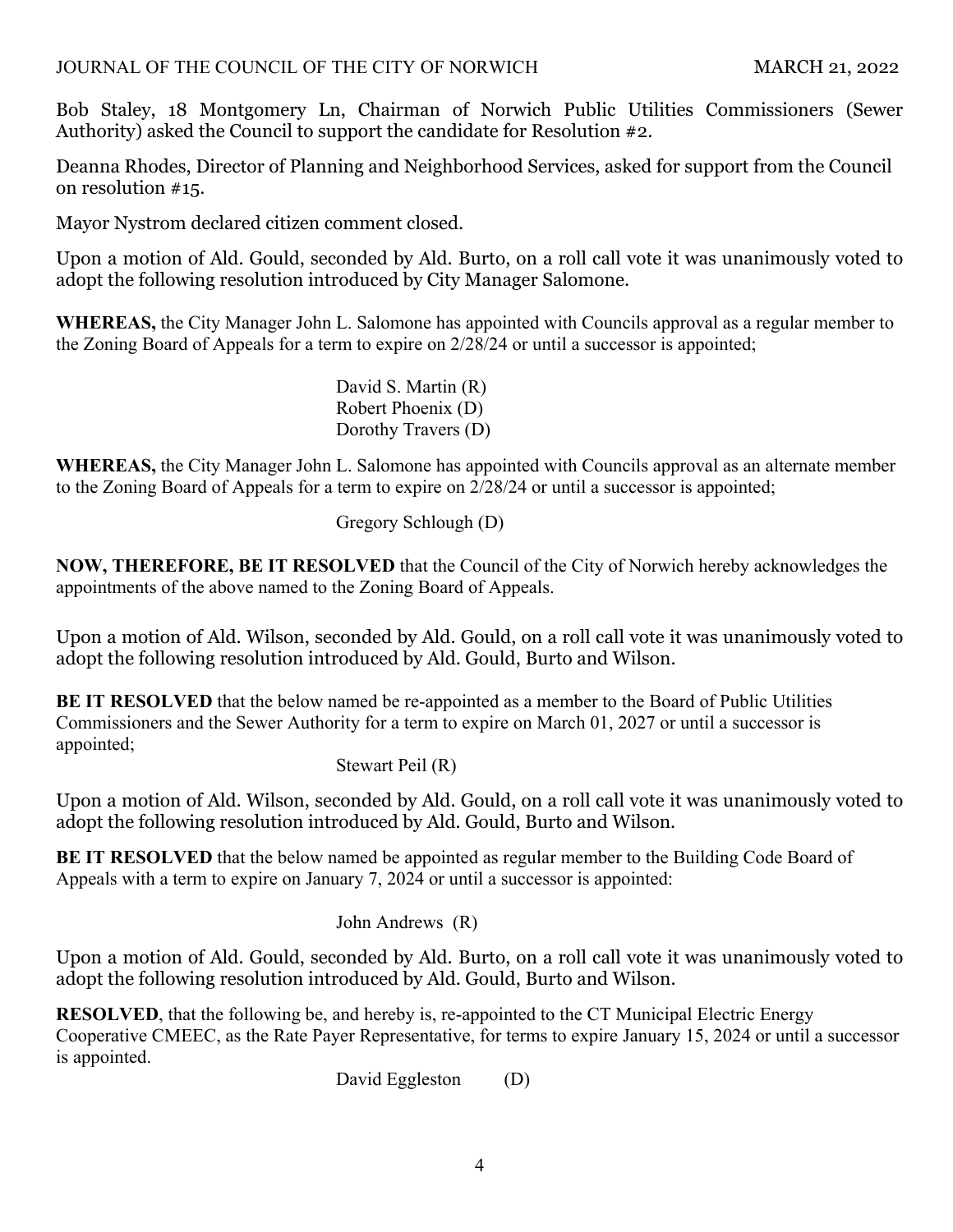Upon a motion of Ald. Singh, seconded by Ald. Wilson, on a roll call vote it was unanimously voted to adopt the following resolution introduced by Ald. Gould, Burto and Wilson.

**RESOLVED**, that the following be, and hereby are re-appointed as regular members to the Ethics Commission for terms to expire October 18, 2023 or until a successor is appointed.

| Karen Lucas    | (D) |
|----------------|-----|
| Scott Camassar | (R) |
| Robin Lawson   | (R) |

**RESOLVED**, that the following be, and hereby are appointed as regular members to the Ethics Commission for terms to expire October 18, 2023 or until a successor is appointed.

> Robert Drozynski (D) Lori Poof (U)

Upon a motion of Ald. Gould, seconded by Ald. Burto, on a roll call vote it was unanimously voted to adopt the following resolution introduced by Ald. Gould, Burto and Wilson.

**BE IT RESOLVED** that the below named be reappointed as regular members of the Commission for the Persons with Disabilities with a term to expire on March 16, 2023 or until a successor is appointed:

> Mark Marcy (D) Julie Menders (D)

**BE IT RESOLVED** that the below named be appointed as regular member of the Commission for the Persons with Disabilities with a term to expire on March 16, 2023 or until a successor is appointed:

Joanne Philbrick (U)

Upon a motion of Ald. Wilson, seconded by Ald. Gould, on a roll call vote it was unanimously voted to adopt the following resolution introduced by Ald. Gould, Burto and Wilson.

**BE IT RESOLVED** that the below named be reappointed as a regular member of the Recreation Advisory Board with a term to expire on March 15, 2024 or until a successor is appointed:

Julie Feindt-Cagle (D)

Upon a motion of Ald. Wilson, seconded by Ald. Gould, on a roll call vote it was unanimously voted to adopt the following resolution introduced by Ald. Gould, Burto and Wilson.

**BE IT RESOLVED**, that the following be, and hereby are reappointed as a regular member to the Personnel & Pension Board for a term to expire March 1, 2024 or until a successor is appointed:

Shiela Hayes (D)

**BE IT RESOLVED** that the below named be reappointed as an alternate member to the Personnel & Pension Board with a term to expire on March 1, 2024 or until a successor is appointed:

Francis Gavigan (R)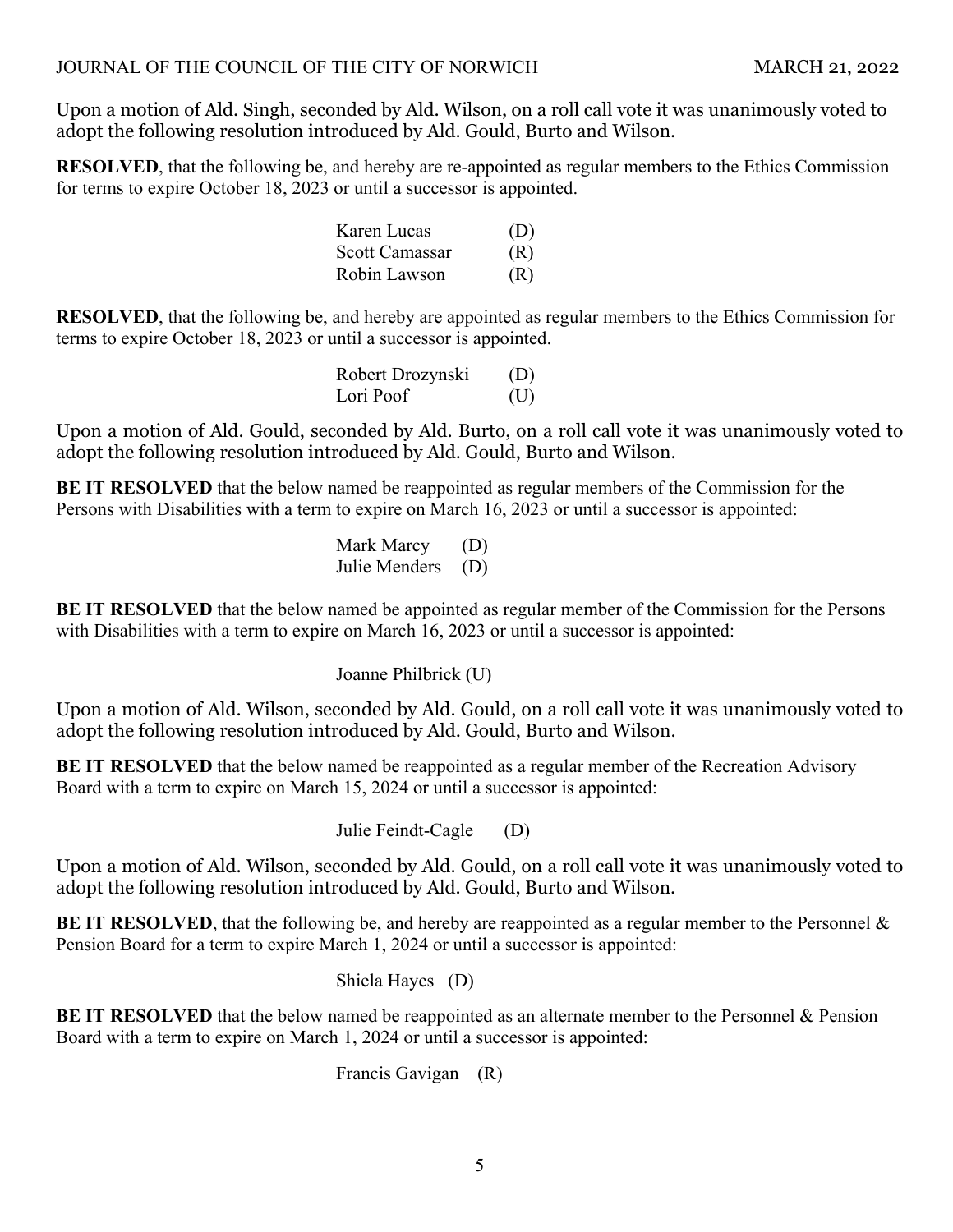Upon a motion of Ald. Wilson, seconded by Ald. Singh, on a roll call vote it was unanimously voted to adopt the following resolution introduced by Ald. Gould, Burto and Wilson.

**BE IT RESOLVED** that the below named be appointed as a regular member to the Senior Affairs Commission with a term to expire on September 1, 2023 or until a successor is appointed:

Joanne Philbrick (U)

Upon a motion of Ald. Gould, seconded by Ald. Wilson, on a roll call vote it was unanimously voted to adopt the following resolution introduced by City Manager Salomone.

**WHEREAS,** there is on file in the Tax Collector's Office the names and addresses of the persons against whom motor vehicle taxes and personal property taxes on the Grand Lists up to and including 2018, were levied and the reasons why the Tax Collector believes such taxes are uncollectible; and,

**WHEREAS,** in accordance with the Tax Collector's recommendation the aggregate sum of \$369,570.27 is the total outstanding motor vehicle tax on the Grand Lists up to and including 2018, to be transferred to the suspense tax book and \$48,274.21 is the total outstanding personal property tax on the Grand Lists up to and including 2018, to be transferred to the suspense tax book; and,

**WHEREAS,** nothing herein contained shall be construed as an abatement of any tax transferred to the suspense tax account, but any such taxes, as it shall have been increased by interest, penalty fees and charges may be collected; and

**WHEREAS,** in June 2018, through RFP 18-12, the City selected TaxServ Capital Services LLC to pursue the collection of such accounts.

**NOW THEREFORE BE IT RESOLVED BY THE COUNCIL OF THE CITY OF NORWICH**  that the following aggregate sums representing motor vehicle taxes of \$369,570.27 and personal property taxes of \$48,274.21 on the Grand Lists up to and including 2018, be and the same hereby are transferred to the suspense account.

Upon a motion of Ald. Gould, seconded by Ald. Wilson, on a roll call vote it was unanimously voted to adopt the following resolution introduced by City Manager Salomone.

**WHEREAS,** Section 12-165 of the Connecticut General Statutes, as amended by Section 35 of Public Act 13-276 provides for the administrative procedure for transferring real estate taxes deemed uncollectible to the "suspense" tax book; and,

**WHEREAS,** taxes transferred to the suspense tax book are no longer listed as an asset of the city in its annual financial report; and,

**WHEREAS,** listed below are the names and addresses of the persons against whom certain real estate taxes on the Grand Lists up to and including 2020 were levied and which the Tax Collector believes such taxes are uncollectible because of lack of payment for several years; and,

**WHEREAS,** in accordance with the Tax Collector's recommendation the aggregate sum of \$**127,333.27** in real estate tax on the Grand Lists up to and including 2020, to be transferred to the suspense tax book; and,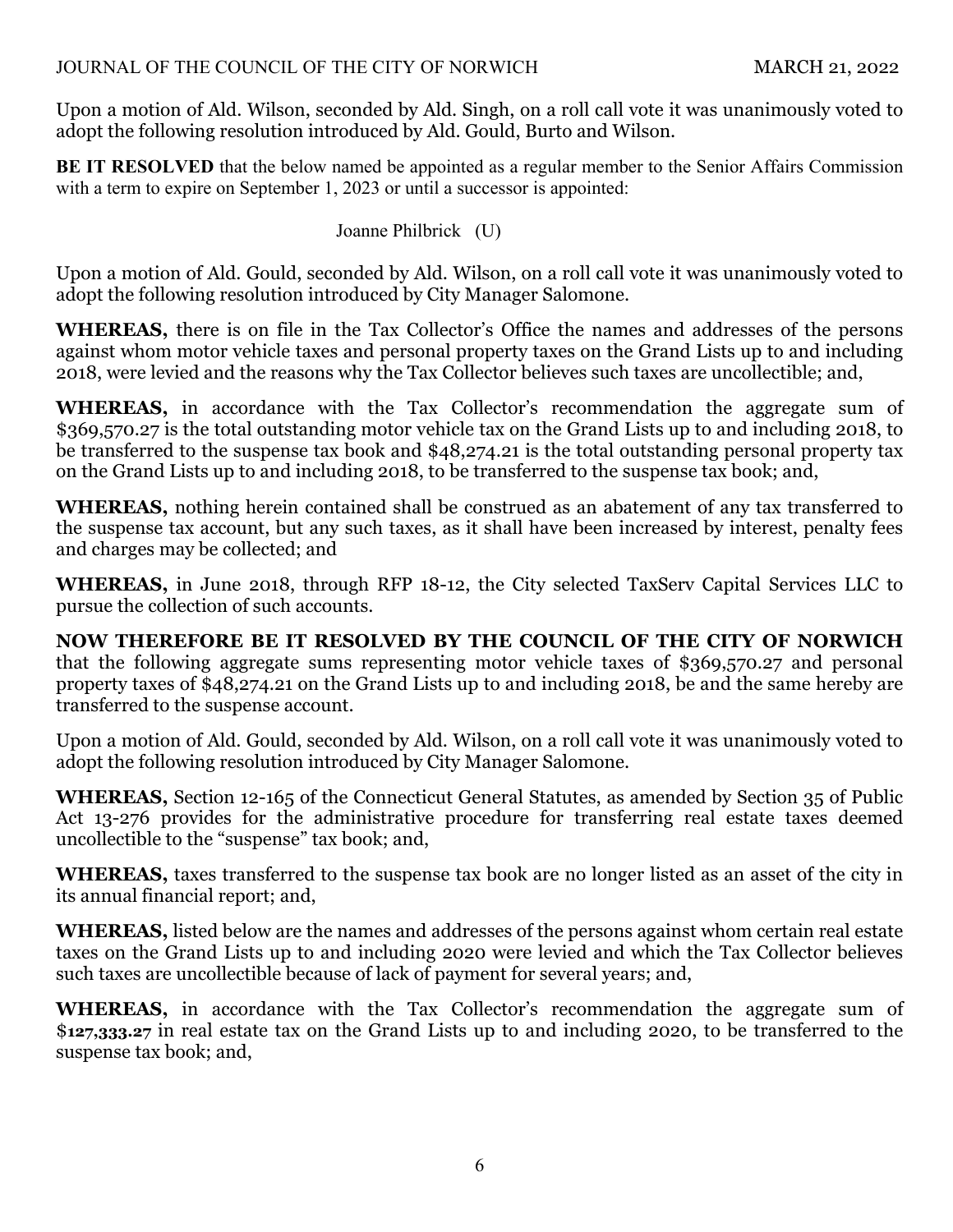**WHEREAS,** nothing herein contained shall be construed as an abatement of any tax transferred to the suspense tax account, but any such taxes, as it shall have been increased by interest, penalty fees and charges may be collected; and

**NOW THEREFORE BE IT RESOLVED BY THE COUNCIL OF THE CITY OF NORWICH**  that the aggregate sum of \$**127,333.27** representing uncollectible real estate taxes on the Grand Lists up to and including 2020, be and the same hereby are transferred to the suspense account.

| <b>Unique ID</b> | <b>Address</b>                      | <b>List Years Due</b> | <b>Taxes Due</b> |
|------------------|-------------------------------------|-----------------------|------------------|
| 1000020562       | 56 ALICE ST                         | 2020                  | 1031.18          |
| 0112180001       | <b>HOLLAND AVE</b>                  | 2020                  | 2582.80          |
| 0112190001       | 20 CROWN ST                         | 2020                  | 1410.56          |
| 0108790001       | 751 NORTH MAIN ST                   | 2020                  | 598.28           |
| 0081360001       | 5 <sup>TH</sup> CANAL END OF STREET | 2020                  | 6517.76          |
| 1200020001       | <b>BEEBE RD</b>                     | 2020                  | 220.22           |
| 0049540001       | 117 RIVER AVW                       | 2020                  | 102.16           |
| 0057480001       | 35 LAMBERT DR REAR                  | 2020                  | 21.19            |
| 7125620001       | <b>LAUREL HILL RD</b>               | 2020                  | 72.01            |
| 0100340001       | 97 FOREST ST                        | 2020                  | 486.40           |
| 0023810001       | <b>OAKRIDGE ST</b>                  | 2020                  | 719.88           |
| 0180010227       | 252 OLD CANTERBURY TPKE 27          | 2012-2019             | 7976.94          |
| 00830010040      | 450 ASYLUM ST                       | 2016-2020             | 770.32           |
| 0067690001       | 252 OLD CANTERBURY TPKE 50          | 2015                  | 450.26           |
| 0069580001       | <b>91 ATLANTIC AVE</b>              | 2008-2016             | 5763.60          |
| 0220190001       | <b>HANSEN RD</b>                    | 2009-2020             | 3501.70          |
| 0990010010       | GIFFORD ST/51 GIFFORD ST            | 2015-2019             | 8724.19          |
| 0900010094       | 303 MOHEGAN PARK RD 94              | 2009-2020             | 4047.51          |
| 011354001        | 252 OLD CANTERBURY TPKE 51          | 2013-2019             | 4678.08          |
| 0050250001       | 136 HUNTERS RD 111                  | 2012-2019             | 4077.52          |
| 0107240001       | 191 CHARLES ST                      | 2012-2020             | 25262.88         |
| 1090030020       | 21 MOUNTAIN AVE                     | 2014-2019             | 8227.16          |
| 0078180001       | <b>48 REYNOLDS ST EXT</b>           | 2015-2019             | 18230.16         |
| 0360010015       | 23 HUNTERS RD 15                    | 2015-2020             | 3810.47          |
| 009172000        | 156 PALMER ST                       | 2013-2020             | 18050.04         |
|                  |                                     |                       |                  |
|                  | <b>TOTAL</b>                        |                       | 127,333.27       |

Upon a motion of Ald. Wilson, seconded by Ald. Gould, on a roll call vote it was unanimously voted to adopt the following resolution introduced by Mayor Nystrom, President Pro Tem DeLucia and Ald. Gould.

**WHEREAS,** the R.E. Van Norstrand Neighborhood Assistance Act, Chapter 228a of the Connecticut General Statutes (C.G.S. 12-630aa-12-638) offers certain benefits to municipalities desiring to obtain the same and is administered by the State Department of Revenue Services (Commission of Revenue Services); and

**WHEREAS,** the Neighborhood Assistance Act provides a tax credit for business firms which sponsor local programs; and

**WHEREAS,** such programs must be proposed and conducted by private non-profit agencies or municipalities and be approved by the local legislative body;

**NOW, THEREFORE, BE IT RESOLVED BY THE COUNCIL OF THE CITY OF NORWICH:** A public hearing will be held on June 20, 2022 to review applications and receive comments relative to the Neighborhood Assistance Act.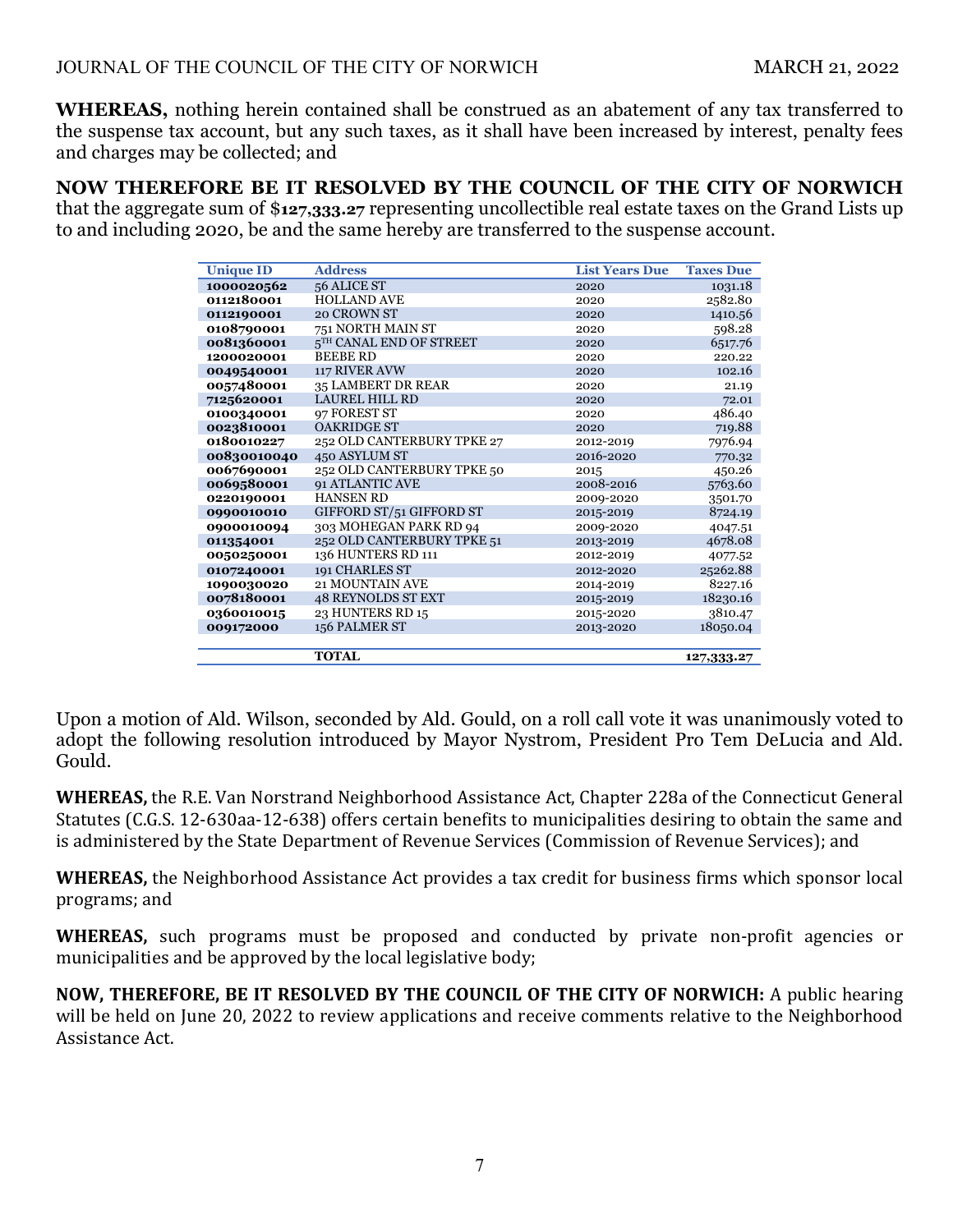Upon a motion of Ald. Gould, seconded by Ald. Burto, on a roll call vote it was unanimously voted to adopt the following resolution introduced by Mayor Nystrom, President Pro Tem DeLucia and Ald. Gould.

WHEREAS, the City of Norwich wishes to recognize and honor veterans in recognition of their service and sacrifice; and

WHEREAS, veteran's organizations sponsor a number of events to be held in Norwich which the council wishes to recognize including:

- The Annual Vietnam Veteran's Day Program to be held Saturday, April 30, 2022;
- The Annual Memorial Day Parade and Program to be held Monday, May 30, 2022;
- Bastille Day to be held on Thursday, July 14, 2022;
- The Annual Korean Veteran's Day to be held on Saturday, July 30, 2022;
- The Annual "Tribute to America Program", TBA;
- Veteran's Day Program to be held on Friday, November 11, 2022, at Post 594, 30 Connecticut Ave.;
- Pearl Harbor Day to be held Wednesday, December 7, 2022.

NOW THEREFORE, BE IT RESOLVED BY THE COUNCIL OF THE CITY OF NORWICH, that the City of Norwich welcomes all who will be participating in these programs and parade and extends its thanks to them, taking this opportunity to express its continuing support for Norwich's veterans and to extend its gratitude to them on behalf of the citizens of the City of Norwich.

Upon a motion of Ald. Wilson, seconded by Ald. Burto, on a roll call vote it was unanimously voted to adopt the following resolution introduced by Mayor Nystrom, President Pro Tem DeLucia and Ald. Gould.

WHEREAS, Global City Norwich has hosted and proposes to hold a number of events and festivals to be held in downtown Norwich as well as other location within the city; and

WHEREAS, it has prepared a list of said festivals, some still proposed as to date or location, recognizing that certain dates or location may need to be changed; and

WHEREAS, the festivals and events currently scheduled are as follows:

- Friday, March 25, 2022, Greek Independence Flag Raising Ceremony at City Hall;
- Wednesday, May 18, 2022, Haitian Flag Day
- Saturday, May 21, 2022, Haitian Festival held downtown;
- Saturday, May 28, 2022, Cape Verdean Festival held downtown;
- Sunday, May 29, 2022, Polish Festival
- Saturday, June 11, 2022, Puerto Rican Festival held downtown;
- Saturday, June 18, 2022, Juneteenth Day held downtown;
- Sunday, June 19, 2022, Juneteenth Flag Raising Ceremony;
- Sunday, July 24, 2022, Peruvian Festival held downtown;
- Thursday, July 28, 2022, Peruvian Independence Flag Raising Ceremony;
- Sunday, August 7, 2022, Dominican Festival held downtown;
- Sunday, September 4, 2022, One World Day;